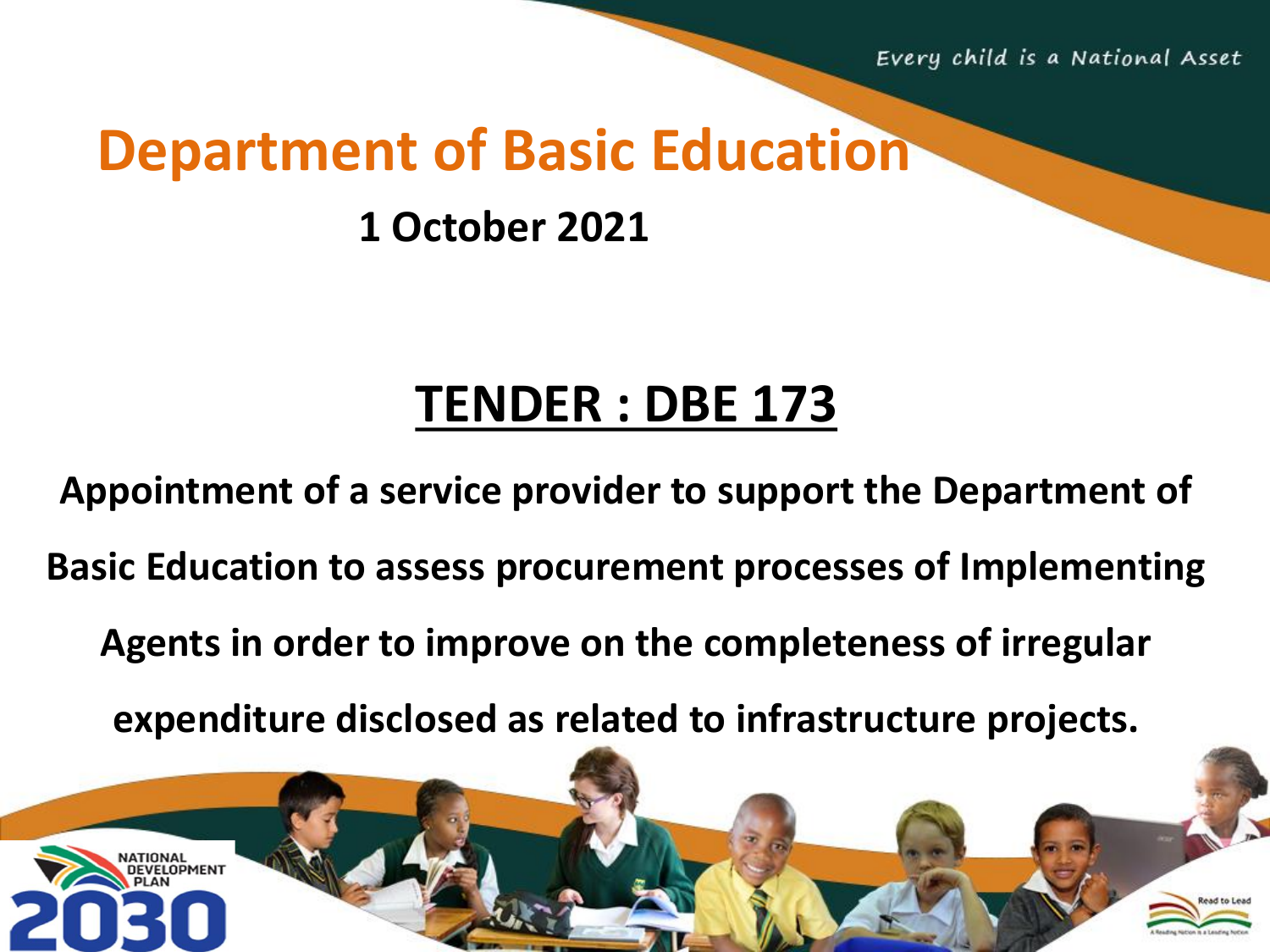## **1. Abbreviations**

- DBE = Department of Basic Education
- ASIDI = Accelerated Schools Infrastructure Development Initiative
- SAFE = Sanitation Appropriate For Education
- SCM = Supply Chain Management
- PSP = Professional Service Provider



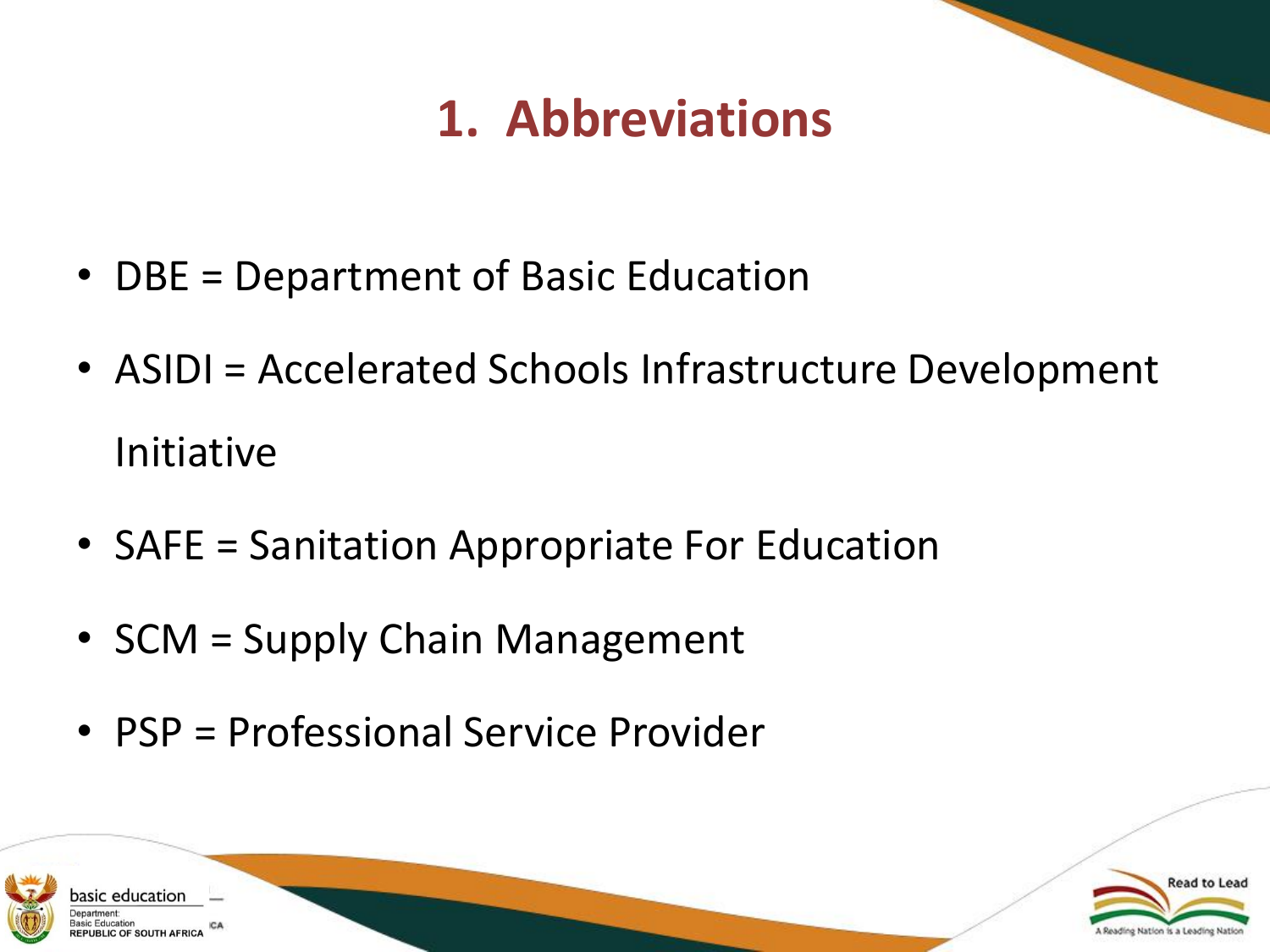# **2. DBE Requirements per ToR** *Team of Specialists*





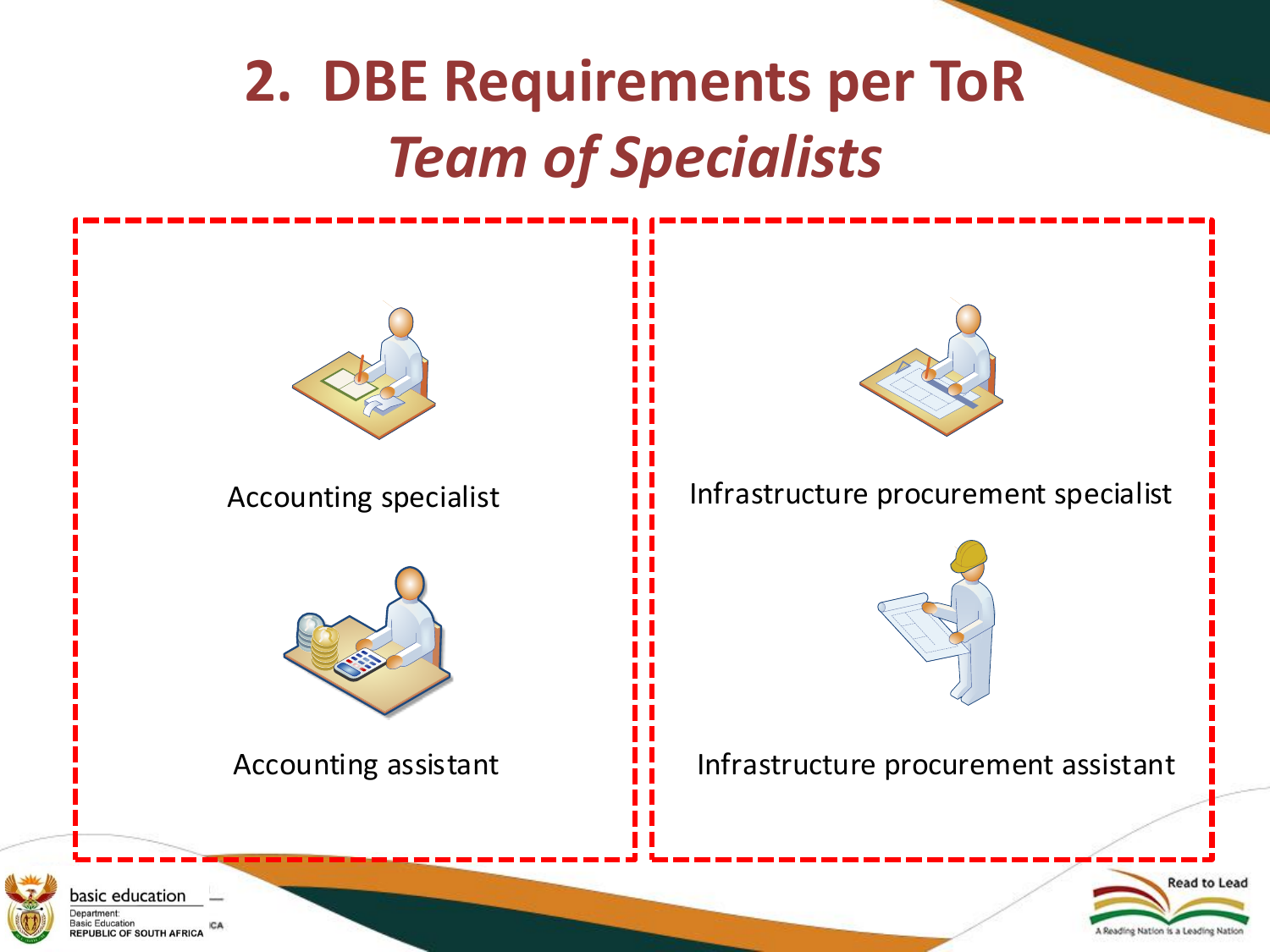# **3. Background to DBE Requirement** *Terms of Reference*

- Item 1.1 : DBE implements more than 1 500 projects per year
- Item 1.3 : DBE achieved an Unqualified Audit in 2020/21
- Item 4.1 c) : Implementing Agents include the National Education Collaboration Trust (NECT)



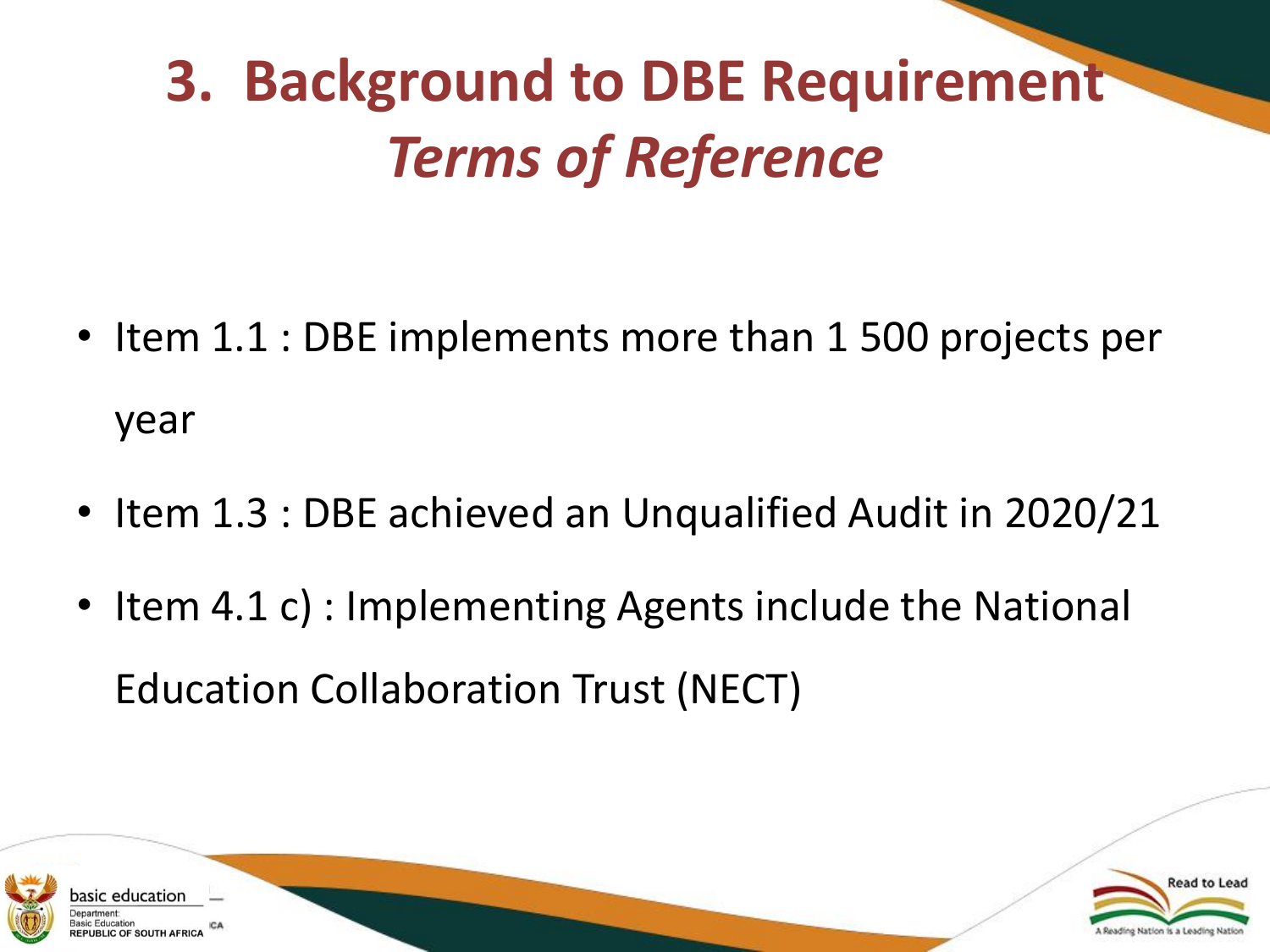## **4. DBE project portfolio**

- 1. Programmes
	- a) ASIDI
	- b) SAFE
	- c) COVID-19 emergency water supply (approx. 3 000 schools)
	- d) COVID-19 emergency sanitation (approx. 1 500 schools)
	- e) Donors & partners
- 2. Service providers include Implementing Agents, PSPs

#### and Contractors



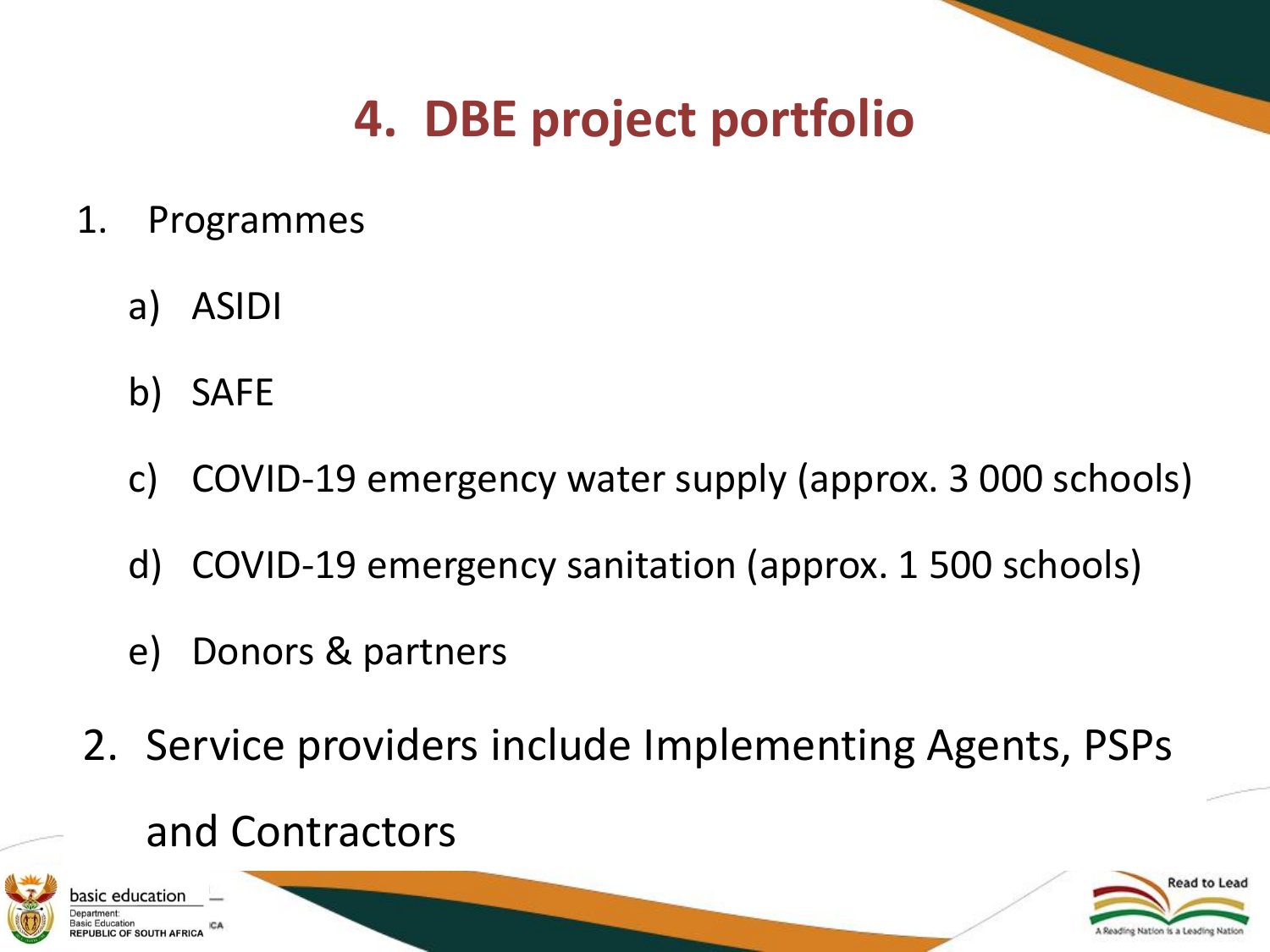#### **5. ASIDI : Overall status per sub-programme**

#### **27-Sep-21 SUMMARY**

| Implementing<br>Agent              | <b>Description</b> | Number of schools per stage of progress |                      |               |                              |                               |                               |                                   |                                |  |
|------------------------------------|--------------------|-----------------------------------------|----------------------|---------------|------------------------------|-------------------------------|-------------------------------|-----------------------------------|--------------------------------|--|
|                                    |                    | <b>Total schools</b><br>allocated       | Planning &<br>design | <b>Tender</b> | <b>Construction</b><br>$25%$ | <b>Construction</b><br>25-50% | <b>Construction</b><br>51-75% | <b>Construction 76-</b><br>76-99% | <b>Practical</b><br>Completion |  |
| <b>Summary</b>                     |                    | 3005                                    | 30                   | 68            | 88                           | 14                            | $\mathbf{1}$                  | 18                                | 2786                           |  |
| Inappropriate<br><b>Structures</b> | Total              | 341                                     | 25                   | $\mathbf{1}$  | 18                           | 6                             | 1                             | 5                                 | 285                            |  |
| Water Supply                       | Total              | 1259                                    | 5                    | 58            | 34                           |                               |                               | 11                                | 1151                           |  |
| Sanitation                         | Total              | 1032                                    |                      | 9             | 36                           | 8                             |                               | 2                                 | 977                            |  |
| Electricity<br>Supply              | Total              | 373                                     |                      |               |                              |                               |                               |                                   | 373                            |  |



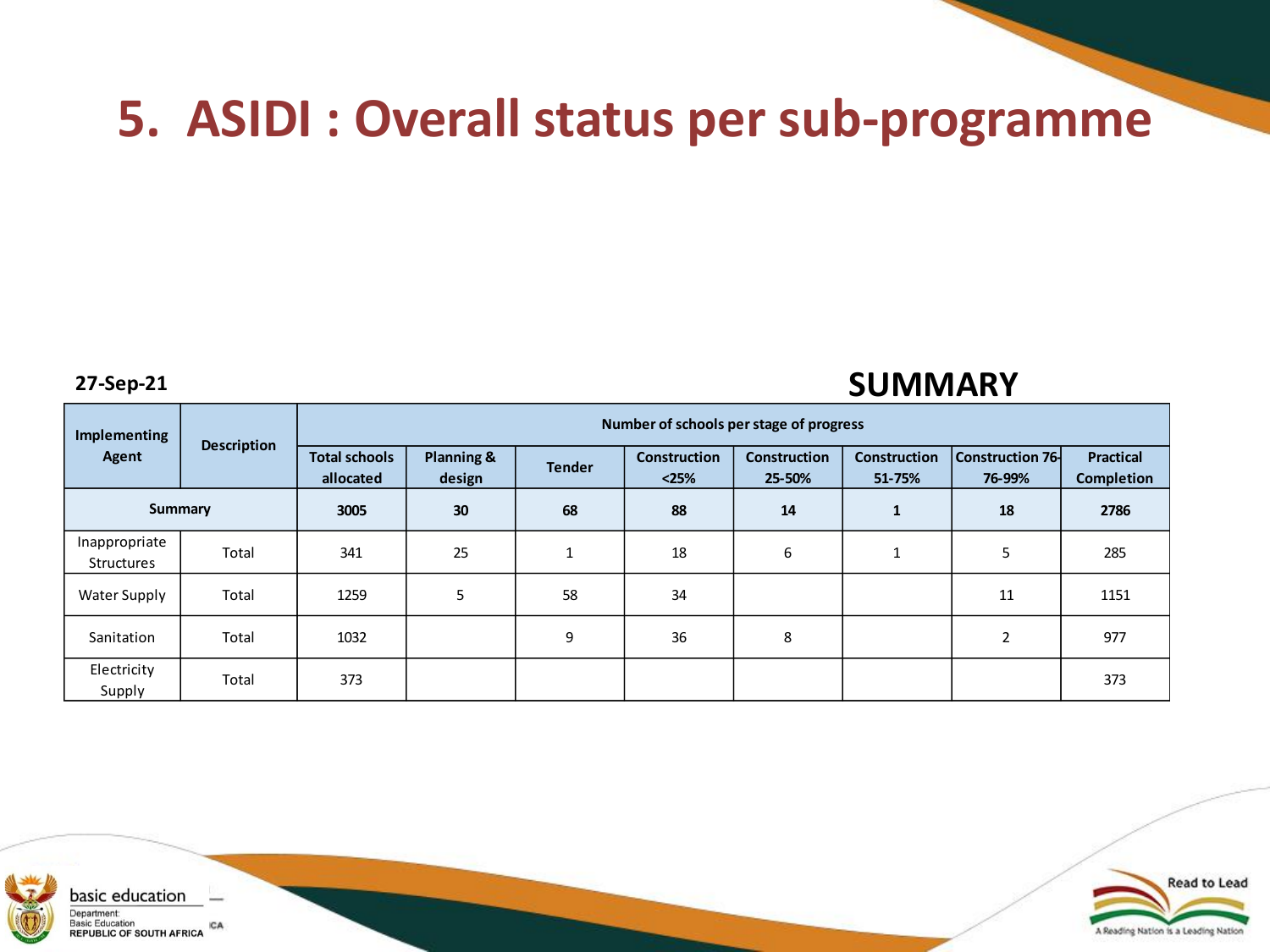# **6. ASIDI : Overall status per Province**

#### **27-Sep-21 SUMMARY**

| <b>Province</b> | Number of schools per stage of progress |                                 |               |                                |                               |                               |                               |                                       |  |  |
|-----------------|-----------------------------------------|---------------------------------|---------------|--------------------------------|-------------------------------|-------------------------------|-------------------------------|---------------------------------------|--|--|
|                 | <b>Total schools</b><br>allocated       | <b>Planning &amp;</b><br>design | <b>Tender</b> | <b>Construction</b><br>$<$ 25% | <b>Construction</b><br>25-50% | <b>Construction</b><br>51-75% | <b>Construction</b><br>76-99% | <b>Practical</b><br><b>Completion</b> |  |  |
| <b>Summary</b>  | 3005                                    | 30                              | 68            | 88                             | 14                            | $\mathbf{1}$                  | 18                            | 2786                                  |  |  |
| <b>EC</b>       | 1284                                    | 30                              | 58            | 86                             | 14                            | $\mathbf{1}$                  | 13                            | 1082                                  |  |  |
| <b>FS</b>       | 149                                     |                                 |               |                                |                               |                               | 3                             | 146                                   |  |  |
| <b>GP</b>       | 16                                      |                                 |               |                                |                               |                               |                               | 16                                    |  |  |
| <b>KZN</b>      | 449                                     |                                 |               |                                |                               |                               |                               | 449                                   |  |  |
| LP              | 887                                     |                                 | 10            | $\overline{2}$                 |                               |                               | $\mathbf{1}$                  | 874                                   |  |  |
| MP              | 129                                     |                                 |               |                                |                               |                               |                               | 129                                   |  |  |
| <b>NW</b>       | 17                                      |                                 |               |                                |                               |                               | $\mathbf{1}$                  | 16                                    |  |  |
| NC              | 19                                      |                                 |               |                                |                               |                               |                               | 19                                    |  |  |
| <b>WC</b>       | 55                                      |                                 |               |                                |                               |                               |                               | 55 <sub>°</sub>                       |  |  |



basic education Department: **Basic Education** Basic Education<br>REPUBLIC OF SOUTH AFRICA

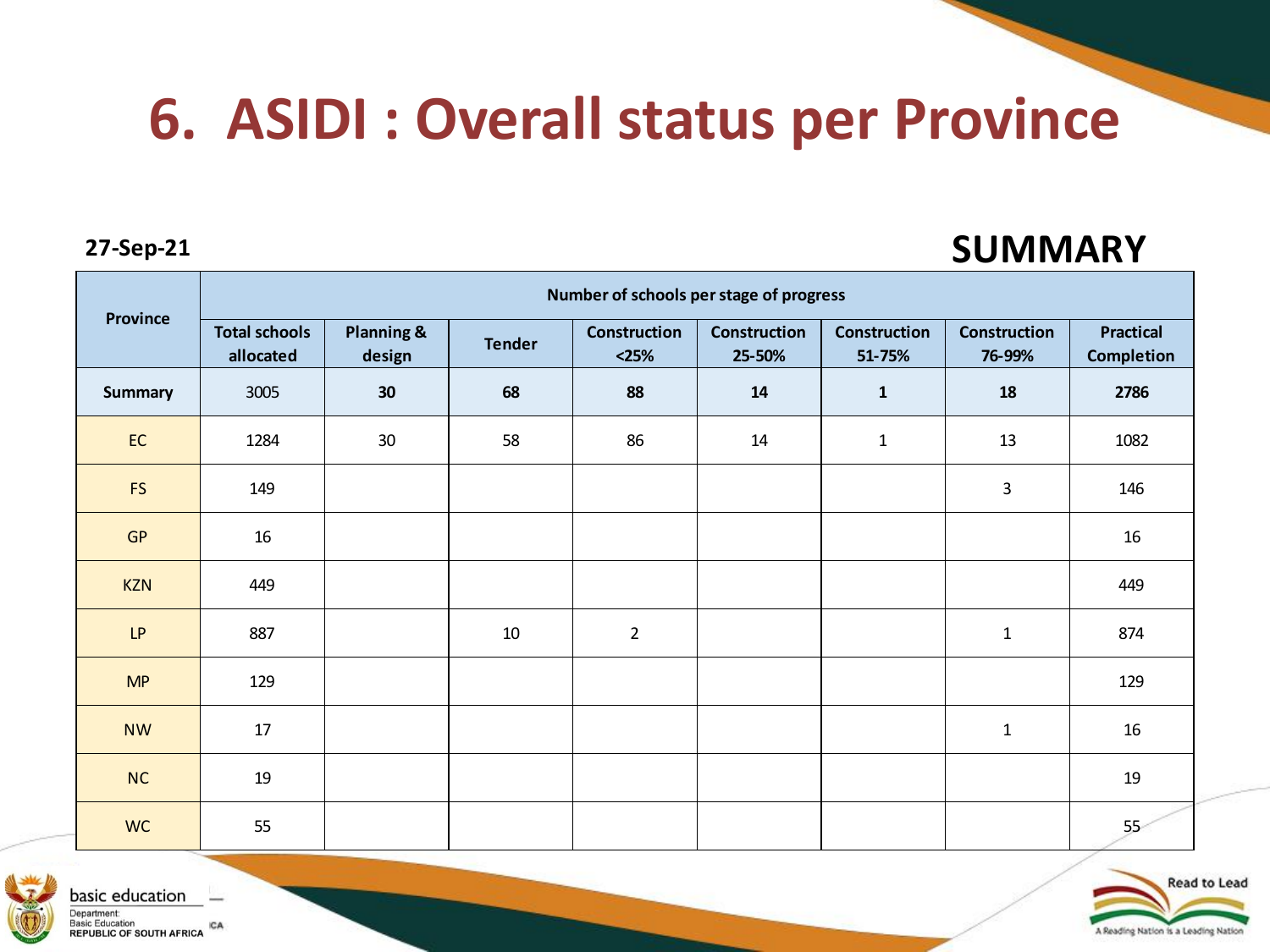### **7. ASIDI : Overall status per Implementing**

#### **Agent27-Sep-21 SUMMARY Number of schools per stage of progress Implementing Description Construction Construction 76- Total schools Planning & Construction Practical Agent design Tender Construction allocated <25% 25-50% 51-75% 76-99% Completion Summary 3005 30 68 88 14 1 18 2786** Adopt A School Total 3 3 CDC Total 123 1 122 DBE | Total | 34 | | | | | | | | | 34 DBSA | Total | 209 | 23 | | 27 | 13 | 1 | 1 | 1 | 144 EC PED | Total | 16 | | | | | | | | | | | | 16 ESKOM | Total | 312 | | | | | | | | | | | | | FS PED | Total | 120 | | | | | | | | 119 GDE | Total | 16 | | | | | | | | 16 IDT | Total | 543 | 4 | 62 | | 1 | | 3 | 473 KZN PED | Total | 47 | | | | | | | | | | | | | | | 47 Mhlatuze Water Total 98 98 NC PED | Total | 18 | | | | | | | | | | | | | 18 NDPW Total NW PED Total ad to Lead TMT | Total | 1411 | 3 | 6 | 61 | | | 12 | 1329 Bas<br>REI

WC PED | Total | 55 | | | | | | | | | | | | | 55

eading Nation

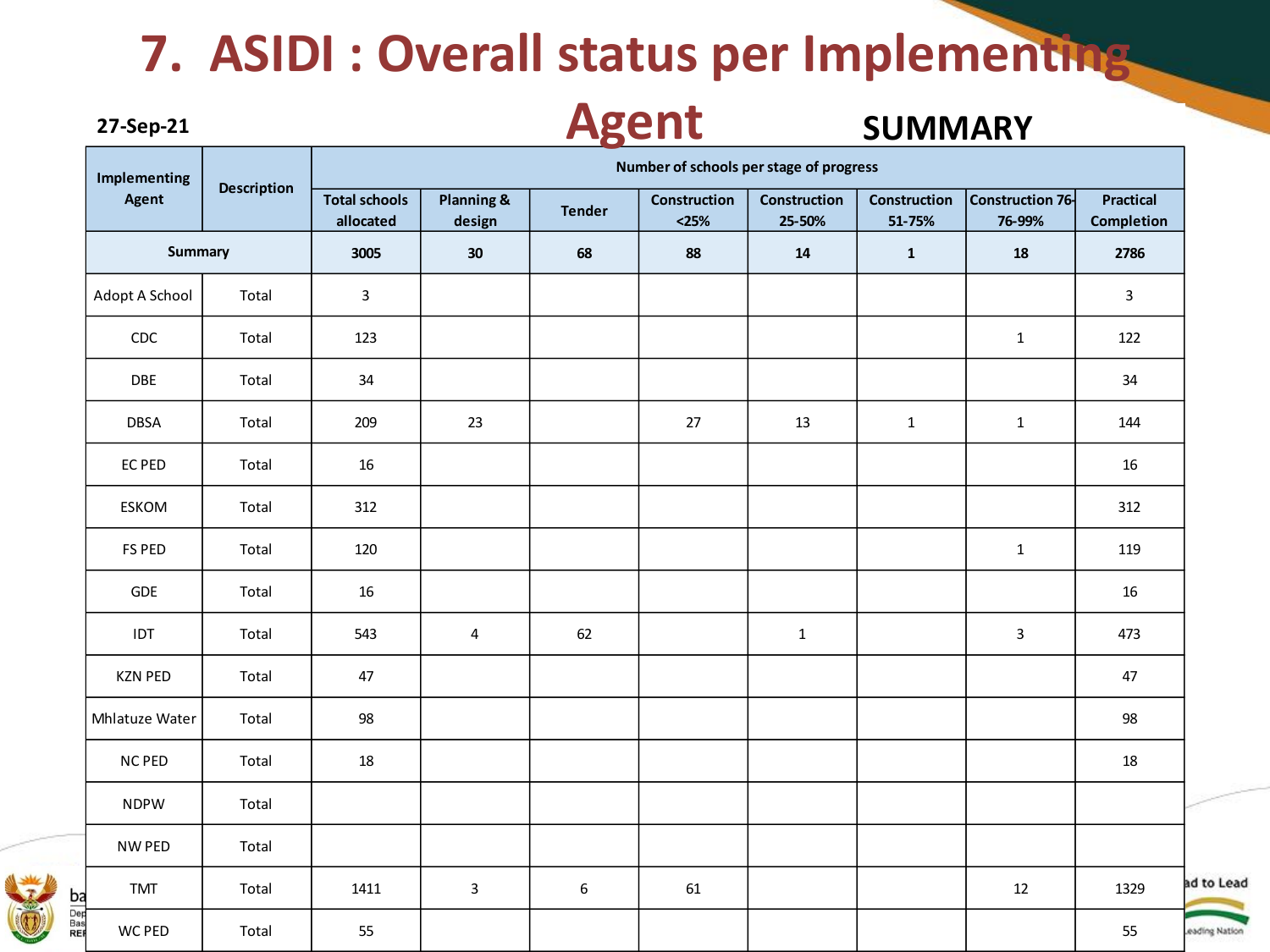#### **8. SAFE : Overall status per Province**

#### **27-Sep-21 SUMMARY**

| <b>Province</b> | Number of schools per stage of progress |                      |               |                         |                               |                               |                               |                                       |  |  |
|-----------------|-----------------------------------------|----------------------|---------------|-------------------------|-------------------------------|-------------------------------|-------------------------------|---------------------------------------|--|--|
|                 | <b>Total schools</b><br>allocated       | Planning &<br>design | <b>Tender</b> | Construction<br>$<$ 25% | <b>Construction</b><br>25-50% | <b>Construction</b><br>51-75% | <b>Construction</b><br>76-99% | <b>Practical</b><br><b>Completion</b> |  |  |
| Summary         | 2825                                    | 213                  | 203           | 914                     | 115                           | 72                            | 157                           | 1151                                  |  |  |
| EC              | 1036                                    | 132                  | 36            | 535                     | 44                            | 24                            | 46                            | 219                                   |  |  |
| <b>FS</b>       | 106                                     |                      |               |                         |                               |                               |                               | 106                                   |  |  |
| GP              |                                         |                      |               |                         |                               |                               |                               |                                       |  |  |
| <b>KZN</b>      | 1066                                    | 74                   | 105           | 325                     | 36                            | 25                            | 29                            | 472                                   |  |  |
| LP              | 445                                     | $\overline{7}$       | 62            | 54                      | 35                            | 23                            | 82                            | 182                                   |  |  |
| <b>MP</b>       | 99                                      |                      |               |                         |                               |                               |                               | 99                                    |  |  |
| <b>NW</b>       | 73                                      |                      |               |                         |                               |                               |                               | 73                                    |  |  |
| NC              |                                         |                      |               |                         |                               |                               |                               |                                       |  |  |
| <b>WC</b>       |                                         |                      |               |                         |                               |                               |                               |                                       |  |  |



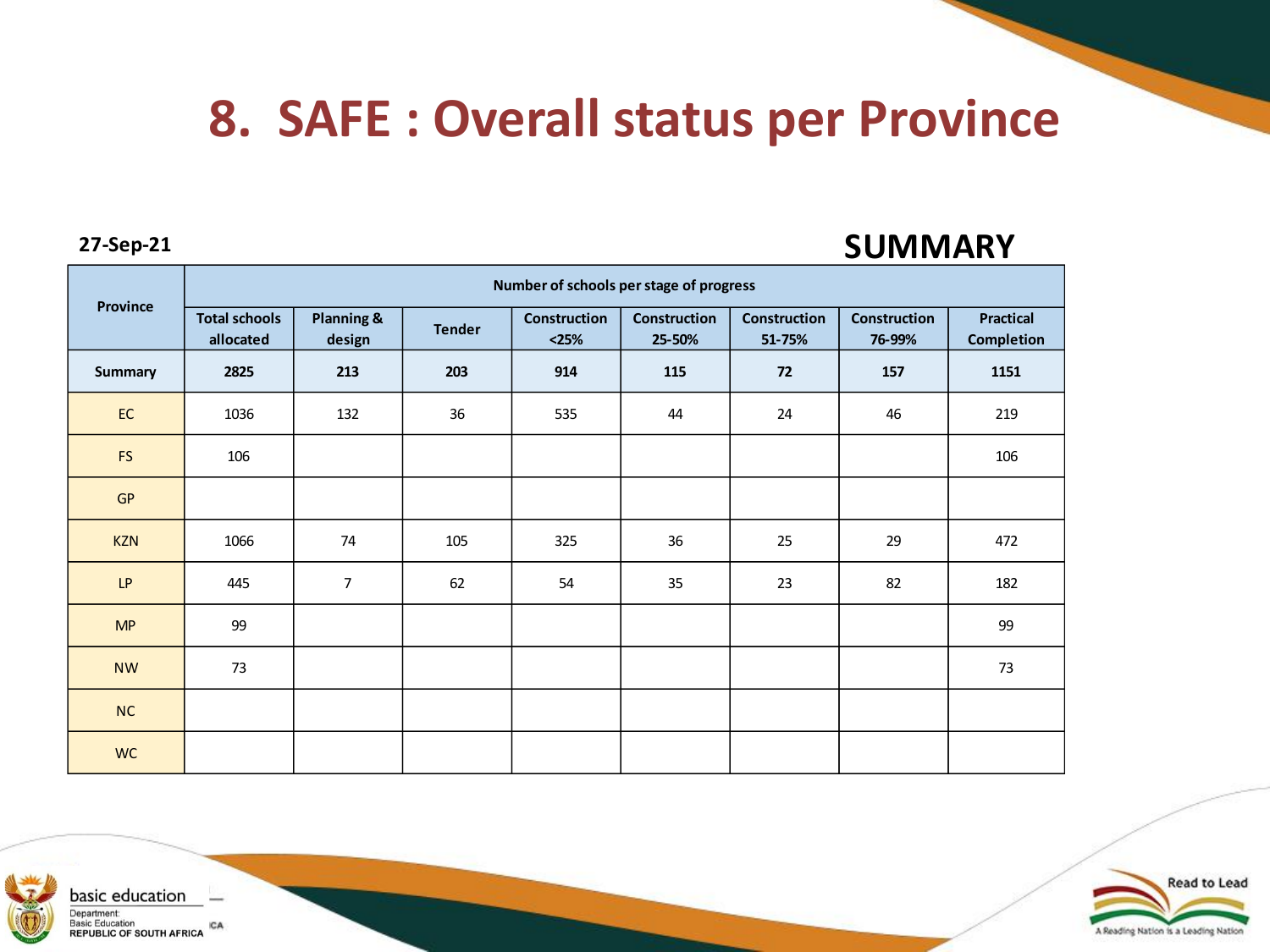# **9. SAFE : Overall status per Implementing Agent**

**27-Sep-21 SAFE SUMMARY**

| Implementing<br>Agent | <b>Description</b> | Number of schools per stage of progress |                      |               |                              |                               |                               |                               |                                       |  |
|-----------------------|--------------------|-----------------------------------------|----------------------|---------------|------------------------------|-------------------------------|-------------------------------|-------------------------------|---------------------------------------|--|
|                       |                    | <b>Total schools</b><br>allocated       | Planning &<br>design | <b>Tender</b> | <b>Construction</b><br>$25%$ | <b>Construction</b><br>25-50% | <b>Construction</b><br>51-75% | <b>Construction</b><br>76-99% | <b>Practical</b><br><b>Completion</b> |  |
| Summary               |                    | 2825                                    | 213                  | 203           | 914                          | 115                           | 72                            | 157                           | 1151                                  |  |
| <b>DBSA</b>           | Total              | 392                                     |                      |               | 186                          |                               |                               | 4                             | 202                                   |  |
| <b>NECT</b>           | Total              | 620                                     |                      | 86            | 402                          | 29                            | 30                            | 44                            | 29                                    |  |
| <b>TMT</b>            | Total              | 632                                     |                      | 3             | 229                          | 52                            | 33                            | 85                            | 230                                   |  |
| <b>CDC</b>            | Total              | 81                                      | 81                   |               |                              |                               |                               |                               |                                       |  |
| Donor                 | Total              | 136                                     | 42                   |               |                              |                               |                               |                               | 94                                    |  |



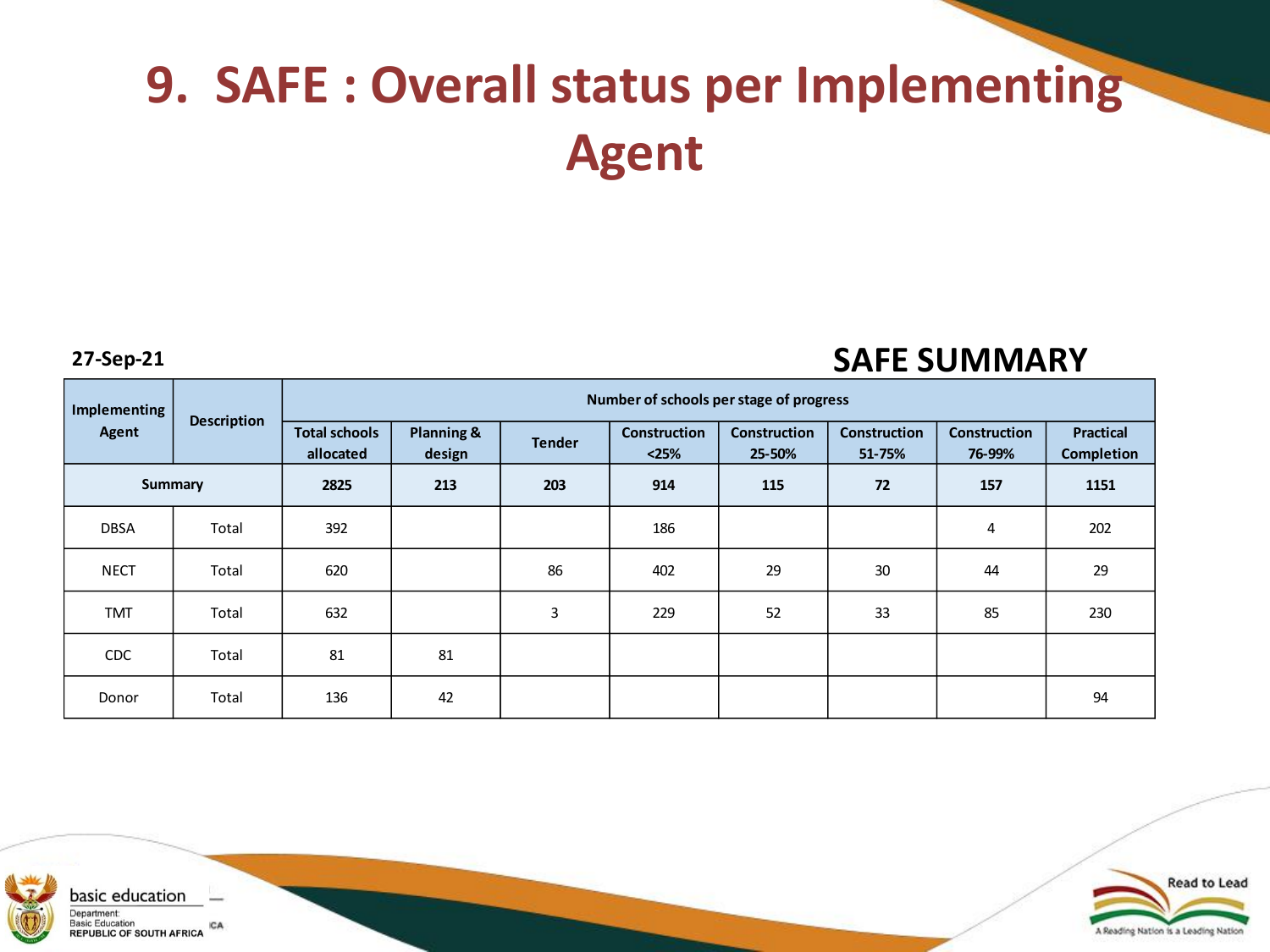## 10. **Scope of Work – Overview**

- 1. Service providers were appointed on either directly by DBE (OPTION 1) or indirectly via Implementing Agents (OPTION 2)
- 2. The audit process will be implemented in a staged manner, with clear deliverables and payment per agreed deliverable.



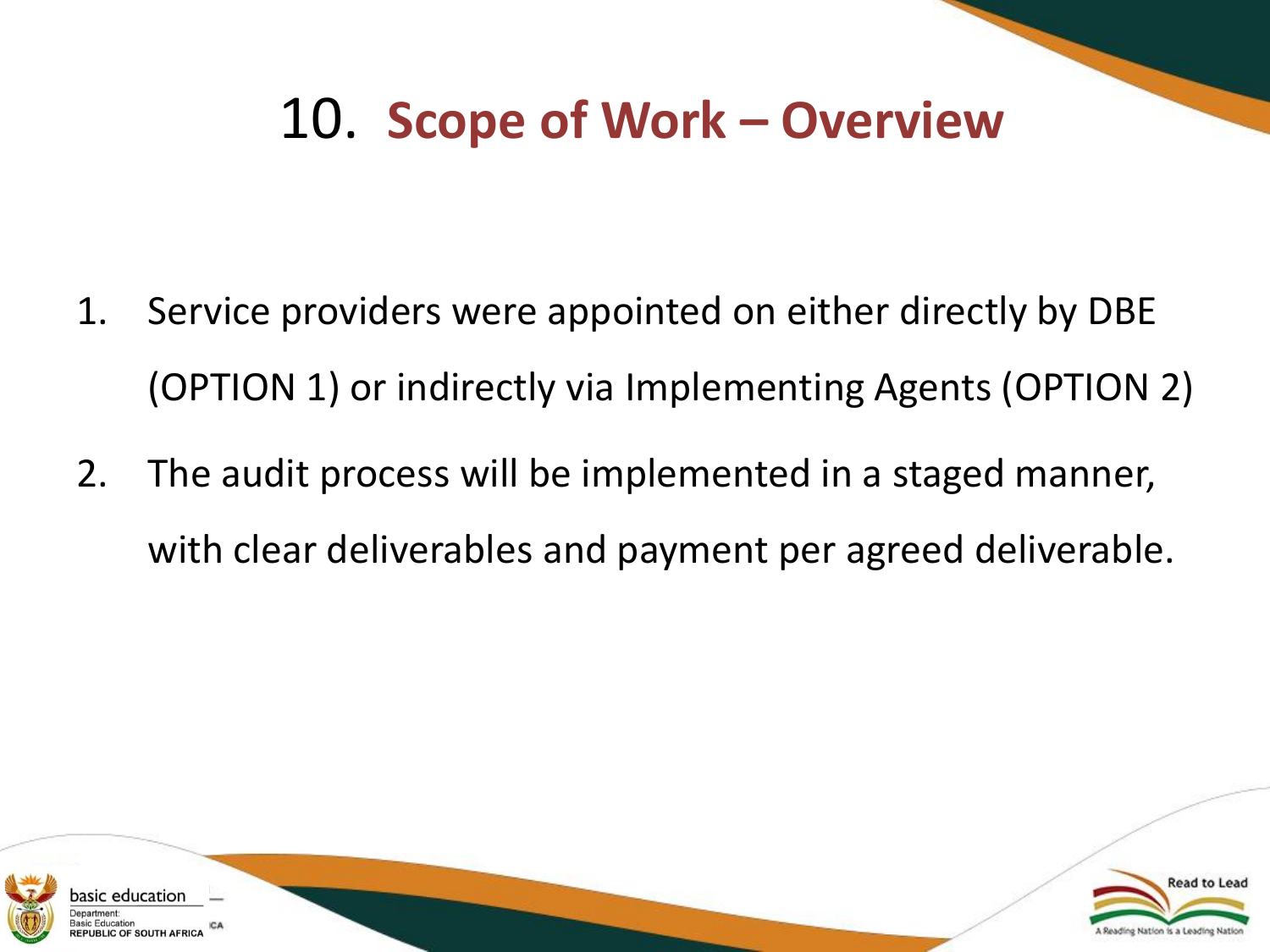## **11. OPTION 1 : Contracting Structure**

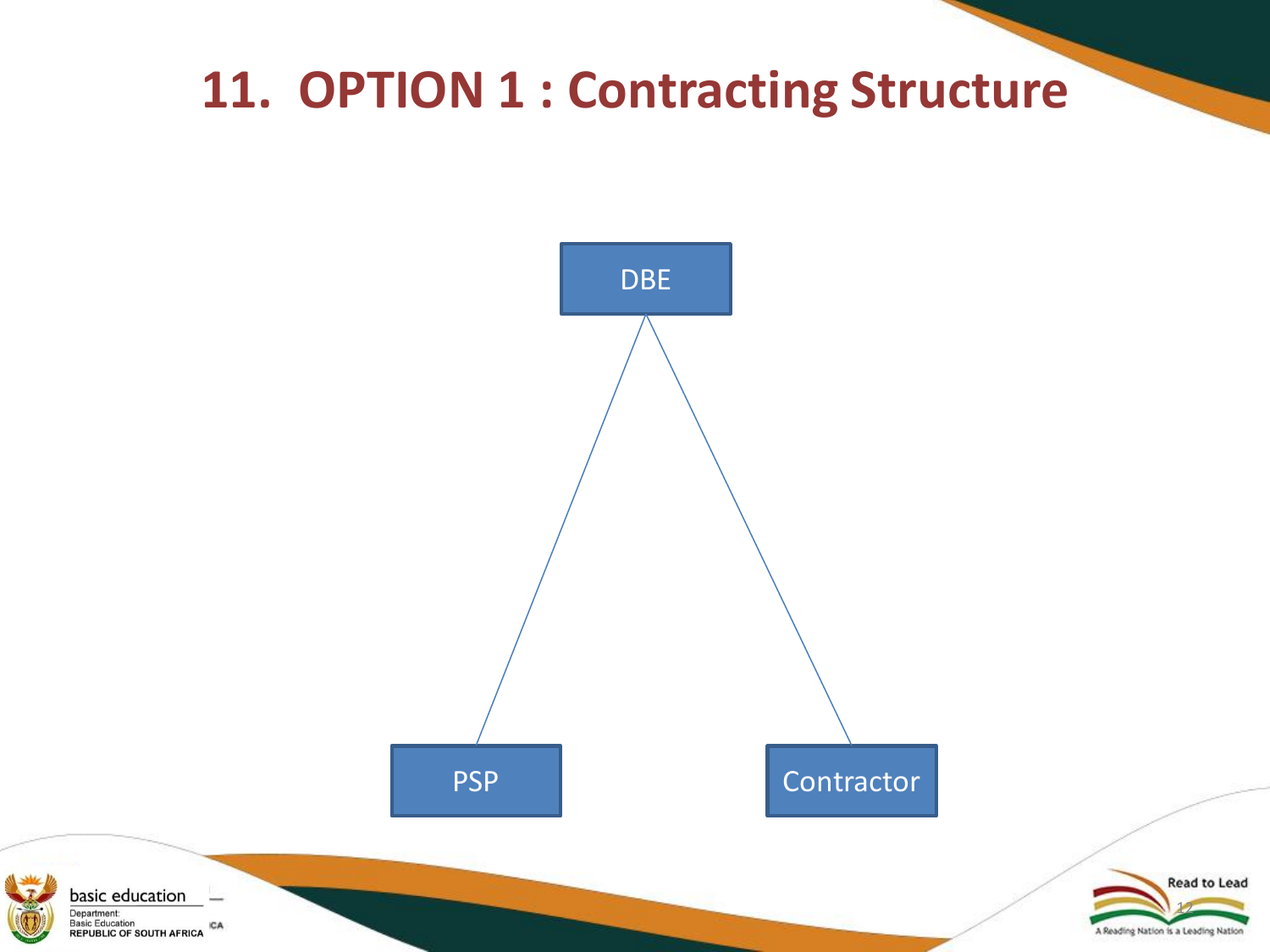### **12. OPTION 2 : Contracting Structure**



Department: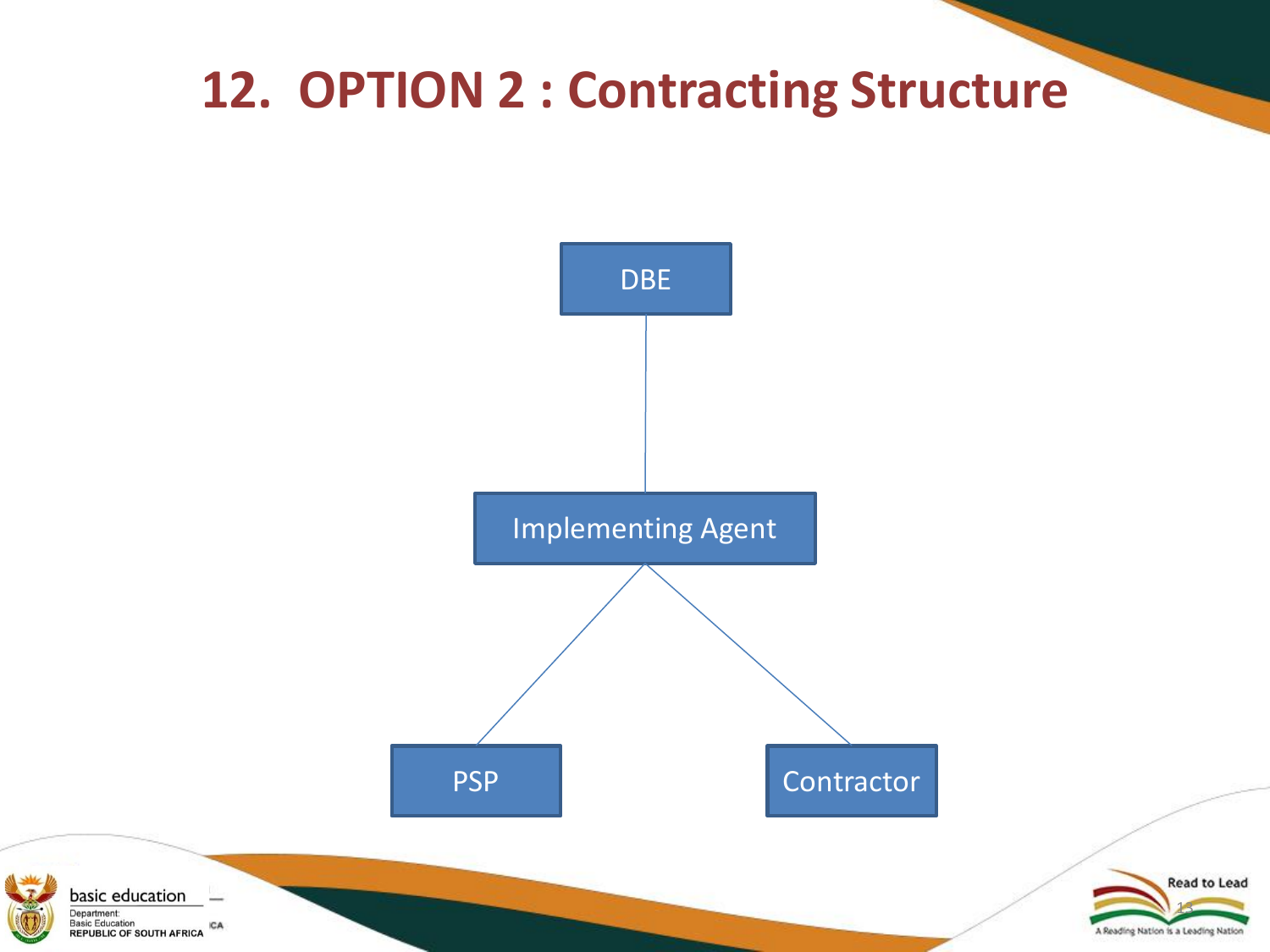# **13. STAGES of work**





basic education \_ Department: Basic Education<br>REPUBLIC OF SOUTH AFRICA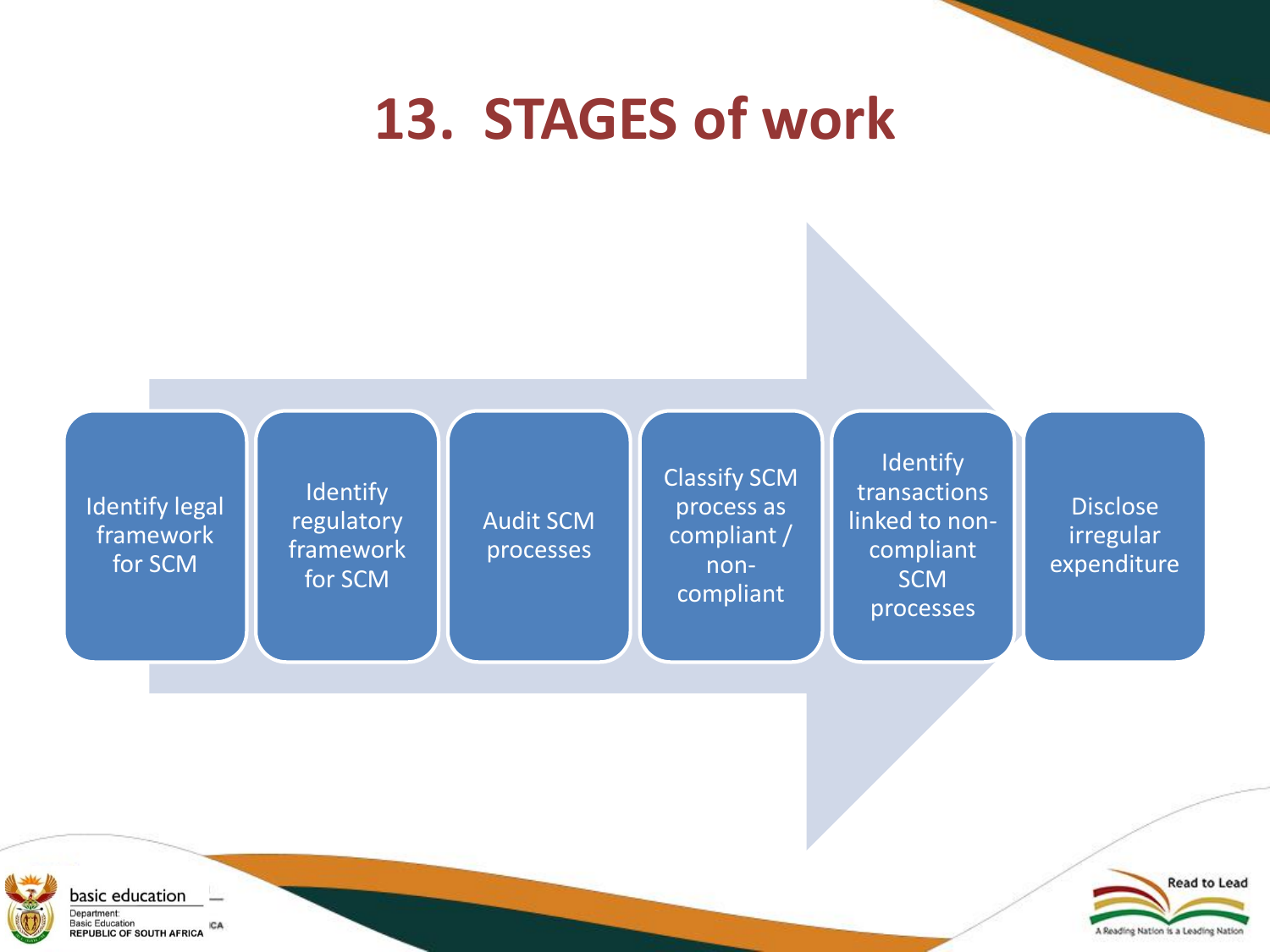# **14. PROCESS per stage**